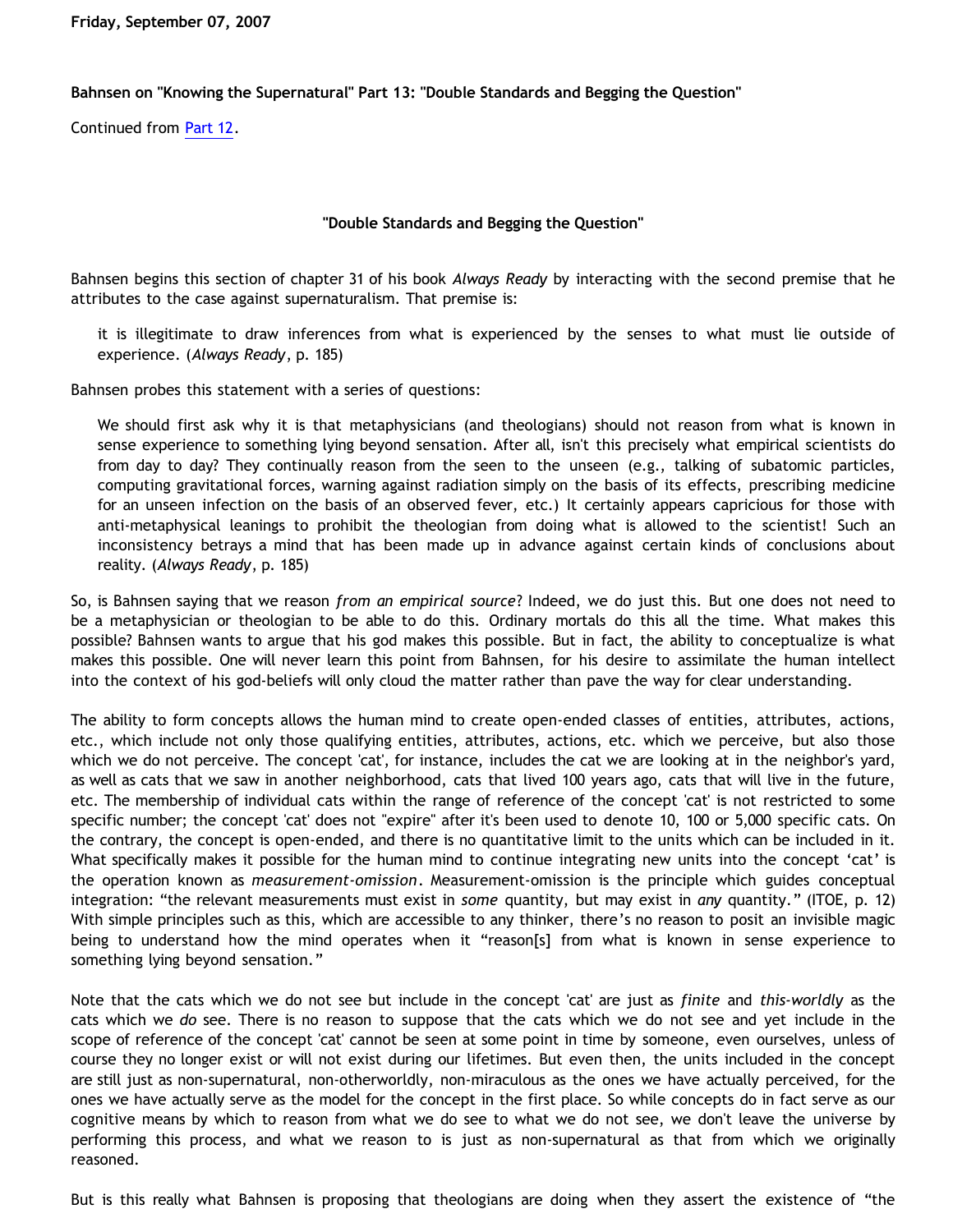supernatural"? If theologians who assert "the supernatural" are simply drawing conclusions pertaining to what is not seen from what they do see, what are the steps in their reasoning process which lead to such conclusions? Scientists can identify the steps they take in developing their conclusions, so why doesn't Bahnsen identify the steps that the theologian takes in concluding that "the supernatural" is real?

Bahnsen seems to be setting up a subtle false dichotomy: either one affirms that it is completely illegitimate to reason "from the seen to the unseen," or – if we grant that this is impossible – then supernatural claims are perfectly legitimate. But he gives us no reason to suppose that both positions are wrong. Why not entertain the objective alternative which Bahnsen ignores: that we do in fact reason from what is given in perception to what lies beyond perception, and yet the units which lie beyond perception that we integrate into the sum of our knowledge are just as natural and this-worldly as the units which we perceived and which we used as models for the integration process in the first place.

Bahnsen wants to make it all appear so innocent (and yet, Bahnsen himself has warned us that there is a distinction between appearance and reality) by pretending that what theologians do is essentially no different from "what empirical scientists do from day to day." And yet he conspicuously ignores the fact that his scheme requires us to drop the principle of objectivity from the context of the reasoning process he's trying to assimilate into his defense of supernaturalism. Moreover, he does not show how the process of reasoning to the supernatural from what is seen is at all similar to the process of integrating unperceived but still completely natural and this-worldly units into concepts formed on the basis of perceived models.

Thinkers of all professions – not just those involved in the special sciences – do in fact reason from what they perceive firsthand to things that they do not perceive or have not yet perceived. But there is nothing inherent in this process which requires that what is concluded from such reasoning cannot be perceived at some point. The cats about which I draw general conclusions from a small sample, for instance, are just as non-supernatural as the cats which I perceive and which make up my sample.

For instance, I have been to many, many cities in my lifetime. I have seen them firsthand, walked their streets, eaten at their cafes, gone to board meetings in their tall buildings, strolled in their parks, etc. Every city I have seen has had trees. I have never been to Pittsburgh, PA, but I have no reason to suspect it does not have trees. I reason from what I have seen (other cities) to what I have not seen (trees in Pittsburgh, PA). There is nothing illegitimate about this, and if I do in fact one day go to Pittsburgh, I wager that I will see trees there. This is an important point: the reasoning process that Bahnsen alludes to ("from what is known in sense experience to something lying beyond sensation"), does not require that we reason from what we perceive to what must be imperceptible, supernatural or otherworldly. What Bahnsen mentions – subatomic particles, gravitational forces, radiation, causes of infection, etc., may be imperceptible, but this does not mean that all things concluded by a course of reasoning that begins with what we perceive must also be imperceptible. Moreover, there's no reason to suppose that subatomic particles, gravitational forces, radiation, causes of infection, etc., are just as finite, non-supernatural and this-worldly as the cats and trees we perceive on a daily basis.

But Bahnsen wants to make sure that we allow at the very least the ability to reason from what is perceived to that which is imperceptible. That's because his invisible magic being is held to be imperceptible. That is why he specifically names examples which are imperceptible (e.g., subatomic particles, gravitational forces, and the like). But does Bahnsen explain how one can reason from what is perceived to that which is not perceived? No he does not. Does he explain how conceptualization makes this possible? No, he does not. If he did, he'd have to show how this process could be executed and validate his god-belief claims at the same time. Bahnsen nowhere comes close to doing this. I suspect that his defenders will probably say that his book was intended for an untutored audience, meaning: he hadn't intended on tutoring them. But this is a roundabout way of admitting that he in fact did not explain these things. So such defenses are unhelpful.

Bahnsen then writes:

Everybody should be expected to play by the same rules. (*Always Ready*, p. 185)

But does Bahnsen truly want "to play by the same rules" as non-believers? If anything, one gets the impression that he emphatically does not. Bahnsen clearly wants to reserve for himself the option of appealing to "revelation" as a defense for his claims. This is simply a variant of the invisible magic being defense: if you cannot establish your position on the basis of facts which are accessible to anyone who reasonably investigates the matter, claim that your position has is certified by an invisible magic being who makes it so. This assessment of Bahnsen's apologetic is no stretch, not even in the least.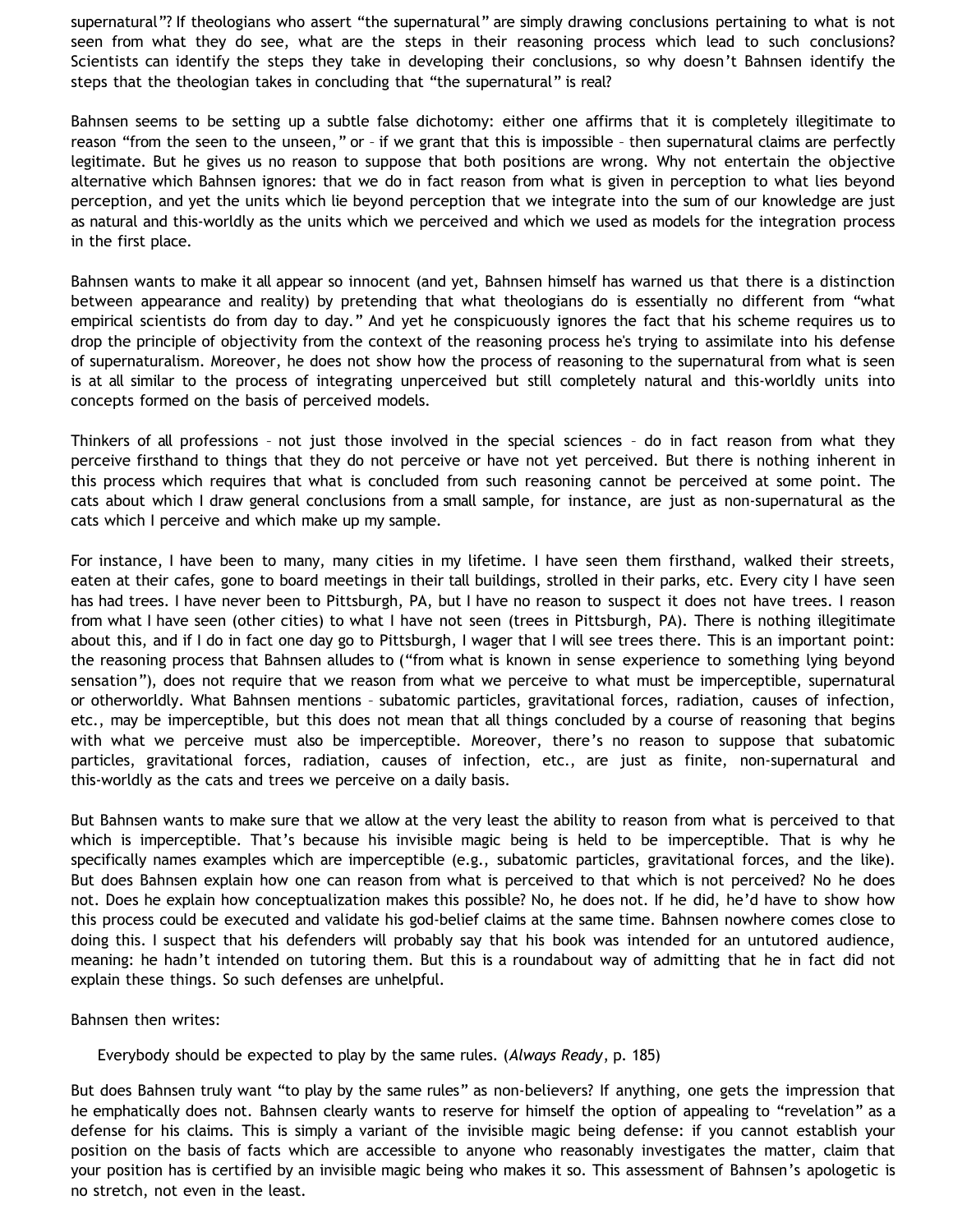In his [opening statement when he debated Gordon Stein](http://www.bellevuechristian.org/faculty/dribera/htdocs/PDFs/Apol_Bahnsen_Stein_Debate_Transcript.pdf), one of Bahnsen's chief points was that "the existence, factuality, or reality of different kinds of things is not established or disconfirmed in the same way in every case." Apparently some claims should be established by means of reason, but other claims are exempt from this requirement. Bahnsen found it important to segregate his god-belief claims epistemologically from other types of claims, insisting that we should not expect his god-belief claims to be verified in the same manner as we might verify other claims, particularly claims having to do with things that exist *in* the universe (i.e., things which are not believed to "surpass the limits of nature"). Of course, if "the supernatural" were really imaginary, we would not expect the methods we use to verify truths in the actual world to be sufficient when it comes to verifying claims about "the supernatural." So such reservations are not surprising.

To illustrate his point, Bahnsen employed his famous "crackers in the pantry" example, which achieves its aim by trivializing the methods we use to verify claims in "the 'here-and-now'." His point was that one cannot expect to verify the claim that the Christian god exists in the same manner as we verify the claim that there are crackers in the pantry. The existence of the crackers in the pantry can be verified by simply going over to the pantry and checking to see if the crackers are there. If we see the crackers in the pantry, then we can be sure that the claim that the crackers are in the pantry is true.

But, according to Bahnsen, the existence of the Christian god cannot be verified in such a manner. Okay. How then can it be verified? He implies that the existence of his god can in fact be verified by the same mind that can verify whether or not there are crackers in the pantry. But this is where Bahnsen led the audience on a wild goose chase, never elucidating any methodology by which we can verify such claims. Throughout the debate, one of Bahnsen's primary aims was to shield his god-belief claims from criticism (his other aim was to discredit non-belief in Christian supernaturalism), and in the present context he sought to do so by pointing to other things whose existence is not verified in the same way we verify whether or not there are crackers in the pantry, such as: "barometric pressure, quasars, gravitational attraction, elasticity, radioactivity, natural laws, names, grammar, numbers, the university itself (that you're now at), past events, categories, future contingencies, laws of thought, political obligations, individual identity over time, causation, memories, dreams or even love or beauty." What Bahnsen ignores is the fact that all these examples are of things that can be verified and understood by means of reason. In fact, we use reason when we check to see if the crackers are in the pantry just as we do when we measure barometric pressure, search for the existence of quasars, test gravitational attraction, etc. Reason is the common denominator for exploring all these inquiries. But reason does not help us when investigating the alleged existence of "the supernatural," and Bahnsen's own appeals to "revelation" confirm this. Since Bahnsen does not show how reason can be used to verify his god-belief claims, and numerous statements of his verify that the existence of his god cannot be known by means of autonomous inference from what we perceive (in fact, he says, this knowledge needs to be "revealed" to us), then it does in fact look like Bahnsen wants to reserve for himself a different set of game rules, in spite of his statement to the opposite effect.

Could it be that the method by which Bahnsen has "knowledge" of "the supernatural" is just too sophisticated to explain? It would appear not. Instead of going and looking on the shelf, as we might do if we're in doubt about there being any crackers in the pantry, Bahnsen's method for "knowing the supernatural" seems to be nothing more than consulting a storybook to settle questions about the existence of his god. Christians might object to this characterization, saying that it is just as geared toward trivializing Bahnsen's methodology of confirming his god-belief claims as his crackers-in-the-pantry example trivializes methodologies used to verify claims in "the ' here-and-now'." But again we must ask: what exactly is the methodology that Bahnsen proposes for investigating claims about "the supernatural"? If Bahnsen never presents any methodology for investigating such claims, how can we be accused of trivializing it? And if Bahnsen does have a methodology which for one reason or another prefers to keep close to his chest, how exactly does it differ from taking what the bible says at face value on its own say so? Here we just get another massive blank-out.

But notice what Bahnsen says next:

Moreover, it is important to notice that (2) above is not really relevant to making a case against biblical metaphysics. Christianity does not view its metaphysical (theological, supernatural) claims as unguided or arbitrary attempts to reason from the seen world to the unseen world - unwarranted projections from nature to what lies beyond it. In the first place, the Christian claims that God created this world to reflect His glory and to be a constant testimony to Him and His character. God also created man as His own image, determined the way in which man would think and learn about the world, and coordinated man's mind and the objective world so that man would unavoidably know the supernatural Creator through the conduit of the created realm. (*Always Ready*, pp. 185-186)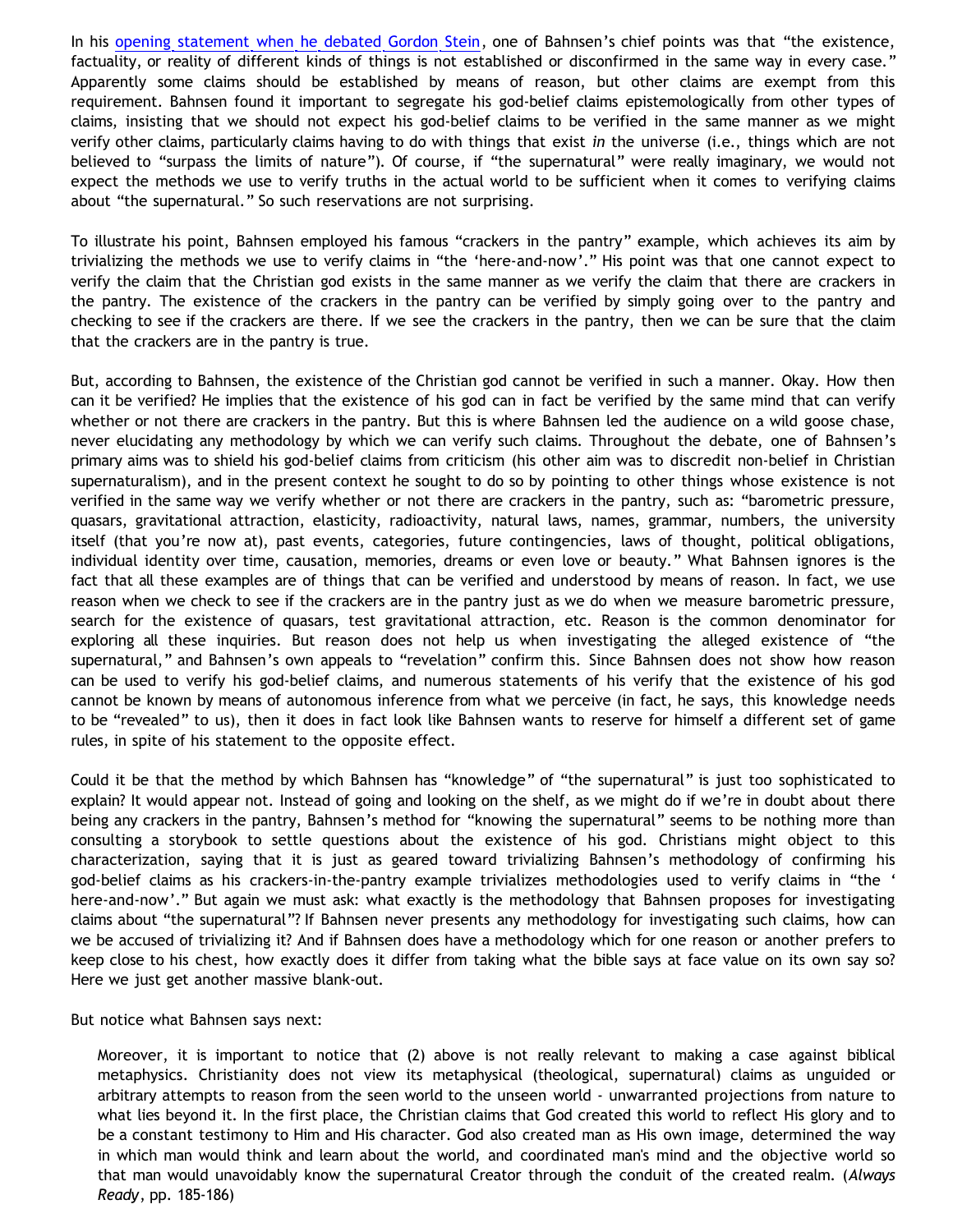Bahnsen needs to make his position on this matter clear instead of clouding it with the murkiness of statements like this. He needs to come clean on this: Does man (according to Bahnsen's view) infer the reality of "the supernatural" from what he perceives in the world around him, or not? If Bahnsen thinks so, then what are the steps in that inferential process? How does one infer the existence of "the supernatural" (i.e., that which "surpasses the limits of nature") from the natural? As I ask in my blog [Is Human Experience Evidence of the Christian God?](http://bahnsenburner.blogspot.com/2005/06/is-human-experience-evidence-of.html)

## *How does that which is natural, material, finite and corruptible serve as evidence of that which is supernatural, immaterial, infinite and incorruptible? In other words, how does A serve as evidence of non-A?*

Or,

## *How does something serve as evidence of that which completely contradicts it?*

On the other hand, if Bahnsen does not think we infer the reality of "the supernatural" from what we perceive in the world around us, then he admits that such beliefs cannot be rational, for they have nothing to do with reason. Bahnsen cannot have it both ways. Indeed, he will have to play by the same rules. If he cannot establish his claims on the basis of reason, he needs to admit this, and with that he will concede all debate.

Now those who confuse their imagination with reality and give special names to their confusion (e.g., "the supernatural") will always be able to concoct explanations for how they come into possession of what they call " knowledge." By accepting one arbitrary premise, especially in a position of hierarchical importance in one's overall understanding of the world (cf. Bahnsen's "ultimate presuppositions"), the believer shows his willingness to compromise his rational faculties and thus opens the door to any other arbitrary notions that he will need to support the original. Essentially, he uses a fabrication to cover up another fabrication. The common currency here is pretense in the guise of profound philosophical truth. But in doing so he outlines a worldview that is completely incompatible with what we learn from the world. We learn from the world, for instance, that we possess a volitional consciousness, but here Bahnsen tells us that an invisible magic being has "determined the way in which man would think and learn about the world." According to this view, we are merely puppets manipulated by strings dangling from a magic kingdom, or characters in a [cartoon universe](http://www.strongatheism.net/library/atheology/cartoon_universe_of_theism/) executing an elaborately contrived script.

The commitment to the primacy of consciousness here is difficult to miss. This deity – a supernatural consciousness – "coordinated man's mind and the objective world so that man would unavoidably know the supernatural Creator through the conduit of the created realm." On this view, both the subject ("man's mind") and the object ("the objective world") conform to the wishful dictates of the supernatural consciousness, whose will holds metaphysical primacy over both. The subjectivism of such a view is echoed by Van Til: "the world of objects was made in order that the subject of knowledge, namely man, should interpret it under God... The subject and the object are therefore adapted to one another." (*The Defense of the Faith*, 3rd ed., p. 43) According to such a view both man (even as a subject himself) and the world about him, are objects of the consciousness of the supernatural deity, and [they conform precisely to its intentions.](http://bahnsenburner.blogspot.com/2006/12/wishing-and-christian-deity.html)

This view suggests more than that knowledge of "the supernatural" is not the conclusion of a rational process, but that man is completely infallible so long as his "conclusions" (which are "unavoidably know[n]" and not derived from any rational process to begin with) agree with the content of the storybook (and so long as those conclusions conform to the prescribed interpretation of that storybook), but wholly fallible in any other use of his intellect. If man's mind and the world he beholds were "created" such that they are both "adapted to one another" by a perfect creator which can never err, then it seems that infallibility in theological assertions is exactly what is being claimed.

## Bahnsen continues:

God Himself intended and made it unavoidable that man would learn about the Creator from the world around him. This amounts to God coming to man through the temporal and empirical order, not man groping toward God. This amounts to saying that the natural world is not in itself random and without a clue as to its ultimate meaning, leaving man to arbitrary speculation and metaphysical projections. (*Always Ready*, p. 186)

While Bahnsen wants to characterize the alleged "unavoidability" of this knowledge of "the supernatural" as the cause behind the world's non-randomness, the view he presents here renders epistemology completely futile. For it puts man's mind in a completely passive role when it comes to his acquisition of knowledge. Since it holds that the " knowledge" that the Christian god exists is "unavoidable" and this same god "com[es] to man through the temporal and empirical order," man's mind can remain completely idle and still possess this alleged knowledge. So Bahnsen is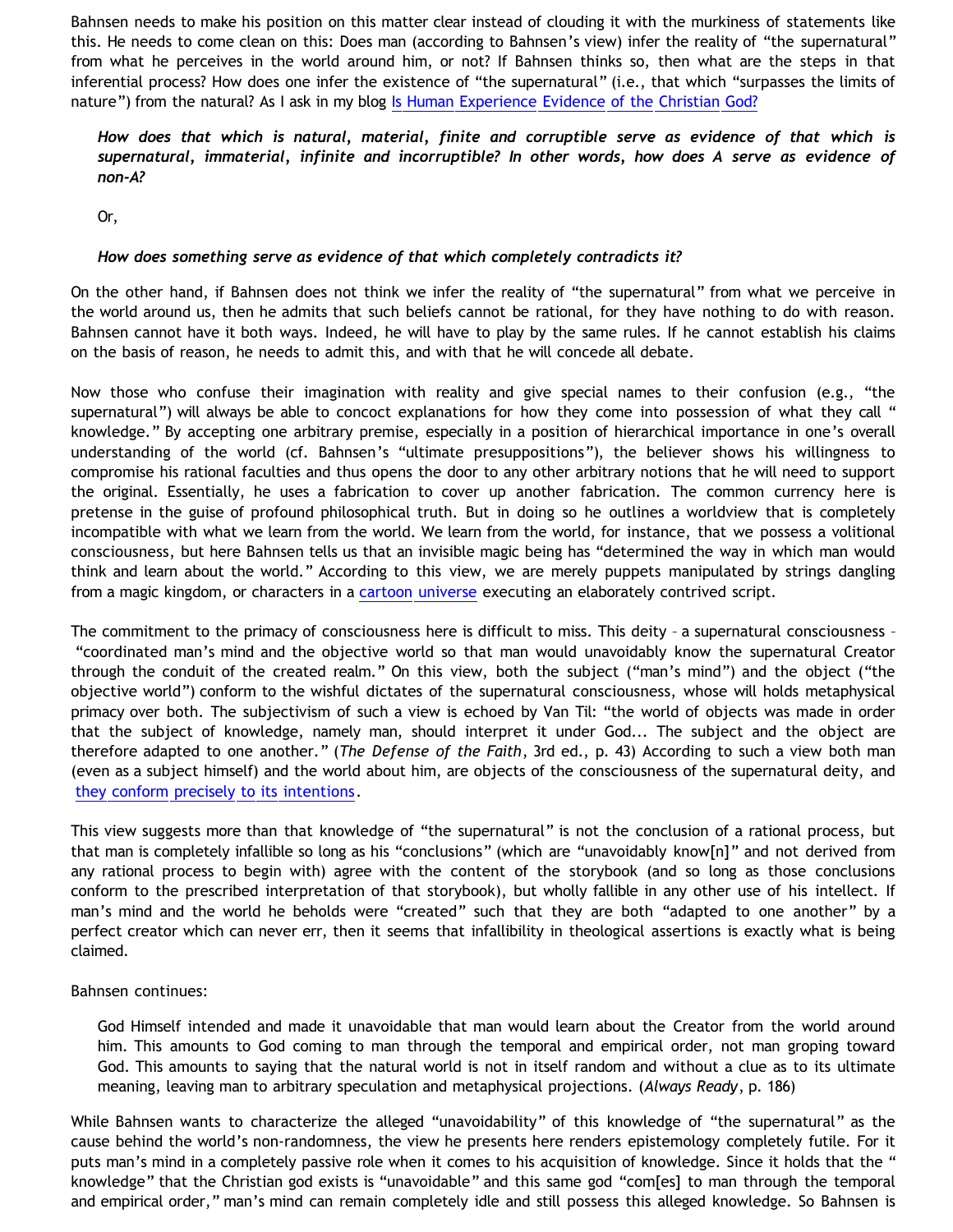in effect coming full circle in divorcing knowledge from the operation of man's mind, which is confined to "groping" were it not for a supernatural deity rescuing it from its own devices and helplessness.

It is at this point that Bahnsen introduces the dichotomy between "arbitrary speculation" and "divine revelation," a commonplace assumption in Christian apologetics. This dichotomy is integral to the religious view that man's mind is epistemologically helpless, and Bahnsen is in no way the only one who has tried to exploit it. Rick Warren, author of *The Purpose Driven Life*, makes it quite explicit:

How, then, do you discover the purpose you were created for? You have only two options. Your first option is speculation. This is what most people choose. They conjecture, they guess, they theorize ... Fortunately, there is an alternative to speculation about the meaning and purpose of life. It's revelation. We can turn to what God has revealed about life in his Word. (pp. 19-20)

Reacting to this, Mister Swig accurately encapsulates its apologetic use:

Either you guess at the truth like a hardcore skeptic, never knowing whether you're right, or you look at the Bible and accept its make-believe answer on faith. Given only these two options—and not the explicit alternative of reason, logic, and the scientific method—why would anyone choose mere speculation? [\(Rick](http://www.objectivismonline.net/content/view/108/34/) [Warren: Master Assimilator for the Christian Collective\)](http://www.objectivismonline.net/content/view/108/34/)

The reason why Christians want to characterize the discovery of one's purpose in life as a matter of speculation vs. revelation, is to frontload a set of assumptions which will be recruited to discredit any purpose one might decide for himself that does not subordinate him to the will of an invisible magic being, specifically the Christian deity. If, for instance, a thinker recognizes that his purpose is to live and enjoy his life – a purpose which religionists want to discourage at any cost – then any reasoning he cites in support of this purpose can be discounted as the product of mere "speculation." The message here is quite clear: don't try to think for yourself, let the church elders do it for you, and abide by whatever pronouncements for your life that they might issue. Which means: you are not to live for your own sake, you are to sacrifice your life to whatever end the religionists decide for it.

Embedded within all this is the question of whether or not the world is "random." Bahnsen wants to use the concept 'random' as if it denoted a metaphysical attribute, when in fact it describes an epistemological vantage. If the law of identity obtains throughout the universe (the apologist is free to argue that it does not), then " randomness" could only indicate a lack of knowledge on the part of any knower as to the causes of what he discovers or encounters. For instance, it may be a random incident that my coworker and I both show up to the water fountain with empty cups in hand at the same moment, but this would not entail that there is no causality behind our mutual meeting. If A is A, and A is what it is independent of conscious functions (e.g., beliefs, misunderstandings, wishes, emotions, etc.), then not only can we affirm that the universe is not random, we can affirm it on an explicitly non-theistic basis, that is: on the basis of the primacy of existence metaphysics.

Of course, I am a man, but no god has come to me "through the temporal and empirical order." Only other men have, and men can be misinformed or dishonest (and even both). Many in the world are prone to making all kinds of outlandish claims. Would Bahnsen have me discard all discriminating awareness and simply accept whatever the first passer-by might claim? Perhaps this depends on who that first passer-by might be and what he might claim. If he claims what Bahnsen claims, then the answer would be yes: consider it true, even if you don't at first believe it, and apply his scheme of apologetics to make sure what is claimed is in the end believed. If the first passer-by happens to be a Muslim, a Buddhist, a Scientologist, or even a rational man, don't trust anything he says, for he does not number among "the chosen."

Sensing that what he has presented is still not sufficient to shield his position from scrutiny, Bahnsen ups the ante by invoking the doctrine that man is inherently sinful:

Moreover, given the intellectually corrupting effects of man's fall into sin and rebellion again God, man's mind has not been left to know God on the basis of man's own unaided experience and interpretation of the world. God has undertaken to make Himself known to man by means of verbal revelation - using words (chosen by God) which are exactly appropriate for the mind of man (created by God) to come to correct conclusions about His Creator, Judge and Redeemer. (*Always Ready*, p. 186)

Bahnsen's tactic here is less than sophomoric. He's essentially saying: "If you deny that my invisible magic being, then you're morally worthless!" Which is essentially to say: "If you defy my authority, then you're a disgrace!" That is what the appeal to sin is all about: it's a last ditch effort to discredit anyone and everyone who does not believe what the Christian claims by exploiting any self-doubt or lack of self-esteem as an indication of the presence of this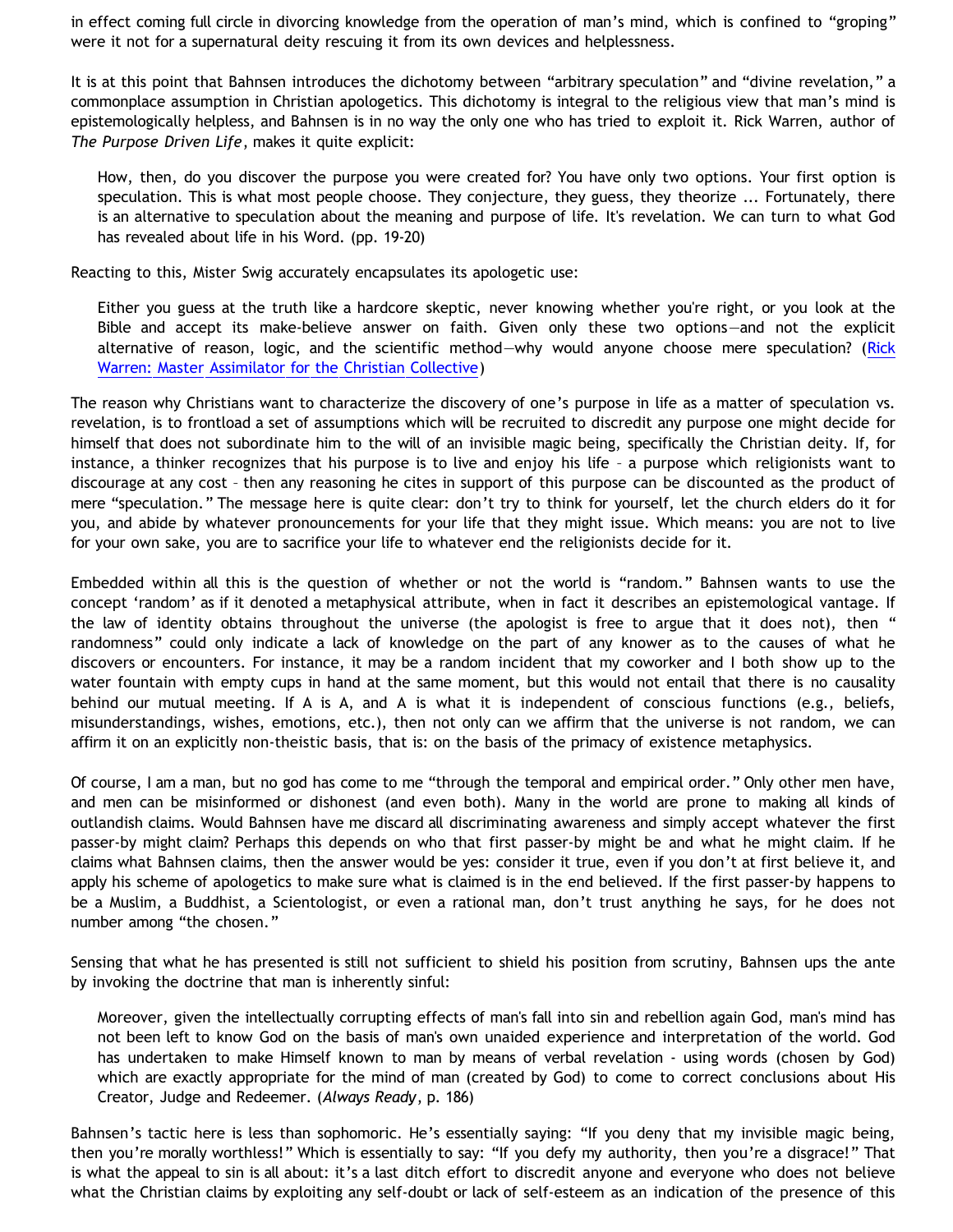magical contaminant called "sin." The doctrine of "sin" allows the Christian apologist to cover his resort to childish slander with something that seems seriously important: man's moral nature. And yet, the doctrine of "sin" itself only demonstrates how out of touch Christianity as a worldview is with a rational understanding of morality. One of the ways Christianity's own teachings succeed in nullifying morality as such, is by its underlying doctrine of collective guilt: all men are guilty by virtue of one man's transgressions. Men "inherit" a "fallen nature" – and with it an innate "rebelliousness" against the Christian god – as a result of the "sin" of one man whom none of us living today ever met and whose existence cannot be objectively corroborated; all we have is a storybook, told in campfire fashion, that this man allegedly existed in some unspecified era of the distant past. You can't be good by your own choices and actions, so why try? After all, morality on Christianity's own view is primarily about being " good" (at least in the eyes of an imaginary being), not about how to govern your choices and actions in order to live. Your choices and actions, like your life, are of no concern in the eternal scheme of things, so they shouldn't concern you in your life to begin with.Even Bahnsen's own statements confirm the accuracy of this analysis, for he admits that this presumption of "man's fall into sin" is not something he can discover by means of reasoning from the world that he experiences firsthand. According to the Christian view, this "presupposition" is based in "verbal revelation," which is essentially nothing other than indiscriminately believing what one reads in the storybooks of the bible. Observe:

Christian theology is not the result of a self-sufficient exploration of, and argument from man's unaided and brute empirical experience, to a god lying beyond and behind experience. Rather the Christian affirms, on the basis of Scripture's declaration, that our theological tenets rest on the self-revelation of the transcendent Creator. Theology does not work from man to God, but from God to man (via infallible, verbal revelation; cf. 2 Peter 1:21). (*Always Ready*, p. 186)

So while above Bahnsen wanted to take thinkers to task for supposing we cannot reason from the seen to the unseen (because surely we do this all the time) as a premise in the case against supernaturalism, he's now saying that this is not how one arrives as religious truths in the first place! Is Bahnsen coming, or going? It's hard to tell, principally because the position he wants to defend requires a lot of shape-shifting on its defenders' part. Recall that in the previous section, Bahnsen declared that "the metaphysician aims at absolute or necessary truths about the reality which somehow lies behind those appearances." (*Always Ready*, p. 184) He may "aim" at such "truths," but simply aiming for them does not validate them or make them truthful. So the question remains: *How does he know?* What epistemological procedure does he undertake to secure these "absolute or necessary truths about the reality which somehow lies behind those appearances"? Again, Bahnsen resorts to the claim of revelation, and he also characterizes the human mind as epistemologically passive as it is supposed to idly receive revelatory transmissions from "the supernatural." Thus Bahnsen appeals to the supernatural in order to validate the supernatural, which is terminally circular. If this method is "valid" for Bahnsen's purposes, why wouldn't it be valid for any rival position? For instance, what would stop someone who wanted to validate *The Wizard of Oz* from validating the claim that *The Wizard of Oz* is true by appealing to what *The Wizard of Oz* says? The conclusion is inescapable: Bahnsen has no epistemological warrant for his claims whatsoever, for he identifies no epistemological process by which his belief in supernaturalism can be validated.

From all of this, however, Bahnsen wants to draw the following conclusion:

Therefore, the anti-metaphysical polemic - already seen to be arbitrary and inconsistent - begs the main question. If God as portrayed in the Bible does indeed exist, then there is no reason to preclude the possibility that man who lives in the realm of "nature" can gain a knowledge of the "supernatural." (*Always Ready*, p. 186)

In spite of the fact that Bahnsen's defense is terminally circular, as we have seen, he can't wait to accuse non-believing positions of begging the question themselves. This is not uncommon at all: presuppositionalists seem to delight in posturing as if non-belief in the supernatural somehow stood on a wobbly foundation full of fallacy and error. But does it really? Bahnsen's focus is on dismissing efforts which "preclude the possibility that man... can gain a knowledge of the 'supernatural'," but fails to explain why anyone's worldview should *include* claims about "the supernatural" as valid knowledge. Even Bahnsen's own hypothetical "If God... does indeed exist" is intellectually shortsighted. If such a being existed, then all bets are off when it comes to assessing anything proposed as a possibility, no matter how absurd it might seem. If such a being exists, anything would be possible, both the theist' s proposals as well as any atheist's. That's because the very notion of a god presupposes the primacy of consciousness, and on such an assumption nothing could be written off as either an absurdity or an impossibility. What about corpses rising from their graves and walking around in cities a la Matthew 27:52-53? This is perfectly possible, on the assumption that an invisible magic being is running the universe like a cartoon. Same with the idea of a pack of acid-breathing canines typing out dissertations on Goldratt's Theory of Constraints on the surface of Venus. If a mere human being could imagine these things, how could one say it's not possible for the being which allegedly created man in the first place to be able to make what a human being imagines real? Can man's imagination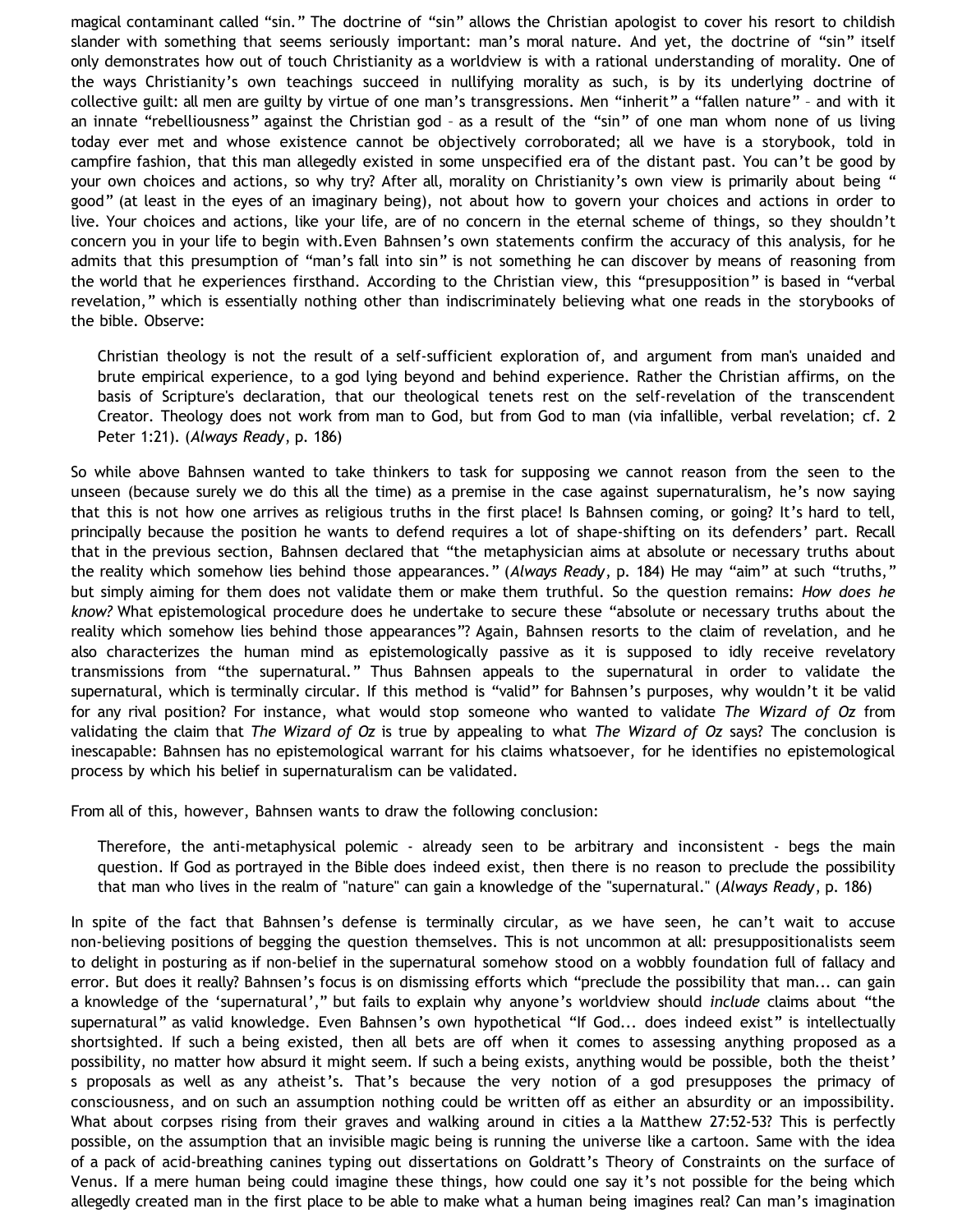range beyond the abilities of the Christian god? What card-carrying Christian would admit to this?

But such "what if?" appeals are not helpful to Bahnsen. What if men were actually water-breathing lilies that grew in the silts of the Ayeyarwady delta? Well, we're not, so why treat such questions as if they were important?

At this point, Bahnsen can only assert his position and treat it as a *given*:

God created and controls all things, according to the Biblical account. Given that perspective, God could certainly bring it about that man learns the truth about Him through both the created order and a set of divinely inspired messages. (*Always Ready*, p. 186)

In such a way, Bahnsen demonstrates how affirming one arbitrary claim and treating it as centrally important (cf. " presupposition"), allows one to argue *any* arbitrary claim he wants, since he's already granted legitimacy to the arbitrary. A little leaven, leaveneth the whole lump. If we grant one absurdity, on what basis could we rule out any other absurdity? Blank out.

This in turn gives Bahnsen the license to speak for "the unbeliever":

When the unbeliever contends that nothing in man's temporal, limited, natural experience can provide knowledge of the metaphysical or supernatural, he is simply taking a roundabout way of saying that the Biblical account of a God who makes Himself clearly known in the created order and Scripture is mistaken. (*Always Ready* , pp. 186-187)

I suppose that, no matter how solid a case the non-believer presents on behalf of his position that supernaturalism is irrational, the apologist will always be able to dismiss it as "a roundabout way" of saying the bible is mistaken. If the apologist has no arguments for his position, such maneuvers might be psychologically palliative, though only momentarily. But since Bahnsen prefers to philosophize on the basis of "what if?" scenarios, let's ask one of our own: what if "the unbeliever" gives the apologist ample opportunity to

a) identify the means by which one can have awareness of "the supernatural,"

b) explain how supernatural claims can be verified in a manner consistent with the nature of consciousness which man actually possesses,

c) provide a reliable method by which "the supernatural" can be distinguished from what the believer may merely be imagining, and

d) credibly explain how "revelation" is not essentially the same as believing something one reads in a storybook,

and it turns out that the apologist fails to deliver on all four points? What then? If Bahnsen is so certain that "the Biblical account of a God who makes Himself clearly known in the created order" is not mistaken, why doesn't he explain how such claims can be substantiated on the basis of the primacy of existence, which we know is true and fundamental, instead of just avoiding this and these other issues repeatedly, even when he sets out to write a chapter purportedly intended to deal with "The Problem of Knowing the 'Super-Natural'"? If this god has made itself "clearly known" to men, why do disagreements about the identity of this god and its accompanying theology persist so stubbornly among those who number themselves among "the chosen," just as we would expect them to do if in the end their theology were seated in the imagination of its adherents?

But Bahnsen insists that his position's detractors must be committing some fallacy in their rejection of supernaturalism:

This begging of the question is sometimes veiled from the unbeliever by his tendency to recast the nature of theological truth as man-centered and rooted initially in human, empirical experience. However, the very point in contention between the believer and unbeliever comes down to the claim that Christian teaching is rooted in God's self-disclosure of the truth as found in the world around us and in the written word. (*Always Ready*, p. 187)

Let us make one thing clear: one is not "begging the question" when he rejects subjective, irrational or arbitrary claims. If a man claims that Blarko, an invisible conscious being which exists beyond the universe, created the universe by making a wish, designing all its structures and contents according to its wise "counsel" such that everything "reflects" its infallible mind and unquestionable plan, and he offers no objective method by which we can independently discover the existence of this Blarko and verify the truth of his claim, on what basis should we accept that claim as knowledge? Suppose we point out that, like Bahnsen, this man fails to explain how such